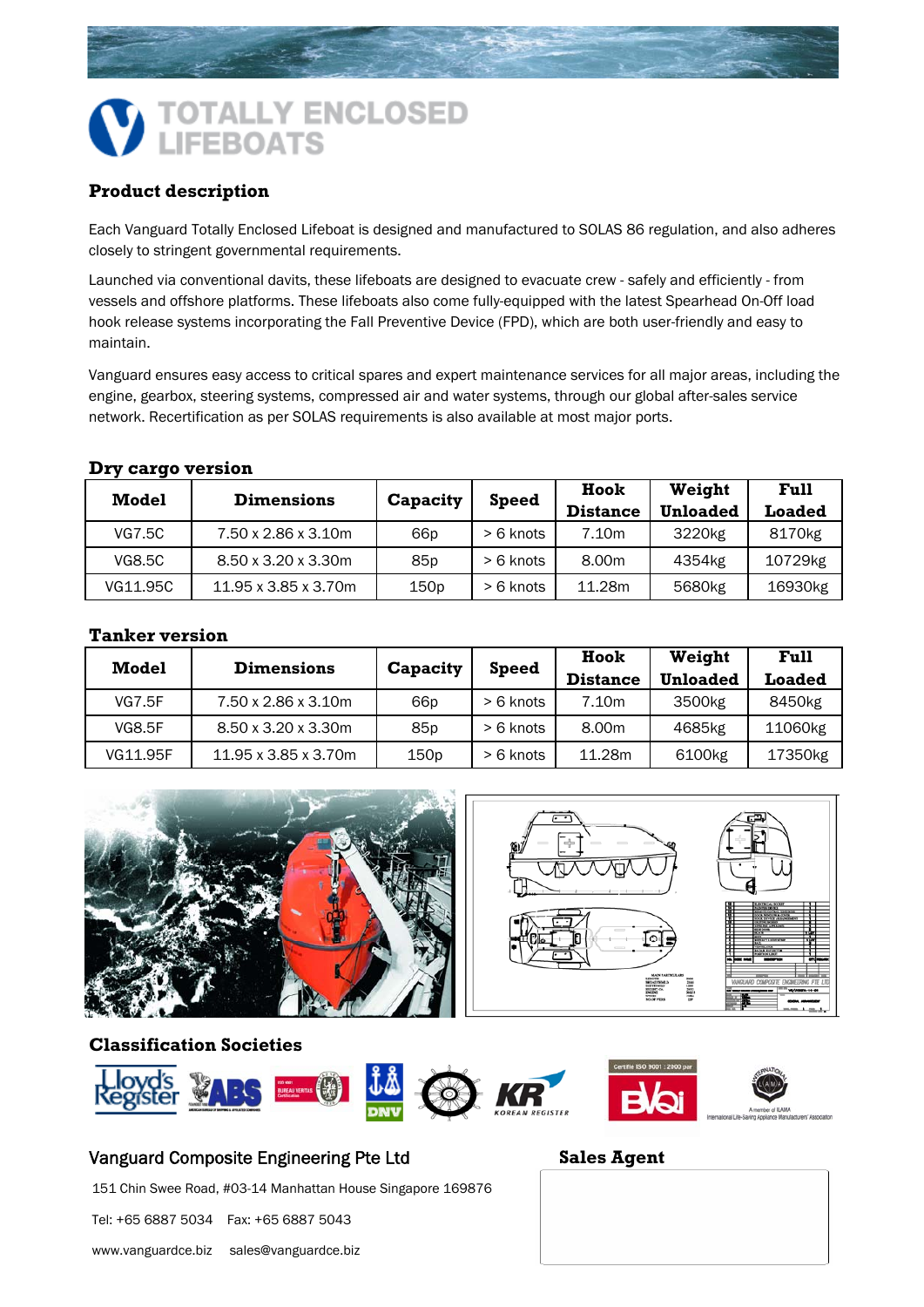

# **Product description**

Every Vanguard Free Fall Lifeboat is designed and built to SOLAS 86 regulations, and in full accordance to stringent international maritime quality standards.

Ramp-launched, this highly-durable lifeboat is designed to evacuate mariners - safely and efficiently - from vessels or offshore platforms, and is boarded through the aft hatch. The 'Spearhead' FF Class hook release systems are specifically designed for easy operation, even under severe conditions.

At Vanguard, we ensure convenient availability of critical spares and also expert maintenance services for all major areas, including the engine, gearbox, steering system, compressed air and water spray systems through our global after-sales service network. Recertification as per SOLAS requirements is also available at most major ports.

#### **Dry cargo version**

| Model | <b>Dimensions</b>           | <b>Capacity</b> |        |                 | Freefall Launch Length | <b>Speed</b> | Weight          | Full   |
|-------|-----------------------------|-----------------|--------|-----------------|------------------------|--------------|-----------------|--------|
|       |                             |                 | Height | Angle           | of Ramp                |              | Unloaded Loaded |        |
|       | VG4.9FC 4.90 x 2.36 x 3.00m | 20 <sub>p</sub> | 16m    | 35 <sup>o</sup> | 5.50m                  | $> 6$ knots  | 2950kg          | 4450kg |
|       | VG5.9FC 5.90 x 2.36 x 3.00m | 26 <sub>p</sub> | 16m    | $35^{\circ}$    | 6.30m                  | $> 6$ knots  | 3208kg          | 5158kg |

#### **Tanker version**

| <b>Model</b> | <b>Dimensions</b>                             | <b>Capacity</b> | Height          | <b>Angle</b>    | Freefall  Launch   Length<br>of Ramp | <b>Speed</b> | Weight<br>Unloaded   Loaded | Full   |
|--------------|-----------------------------------------------|-----------------|-----------------|-----------------|--------------------------------------|--------------|-----------------------------|--------|
|              | $\sqrt{64.9}$ FF $\sqrt{4.90}$ x 2.36 x 3.00m | 20 <sub>p</sub> | 16m             | 35 <sup>0</sup> | 5.50m                                | > 6 knots    | 2950 <sub>kg</sub>          | 4450kg |
|              | l VG5.9FF1 5.90 x 2.36 x 3.00m l              | 26 <sub>p</sub> | 16 <sub>m</sub> | 35 <sup>o</sup> | 6.30m                                | > 6 knots    | 3208kg                      | 5158kg |



#### **Classification Societies**



### Vanguard Composite Engineering Pte Ltd **Sales Agent**

151 Chin Swee Road, #03-14 Manhattan House Singapore 169876

Tel: +65 6887 5034 Fax: +65 6887 5043

www.vanguardce.biz sales@vanguardce.biz